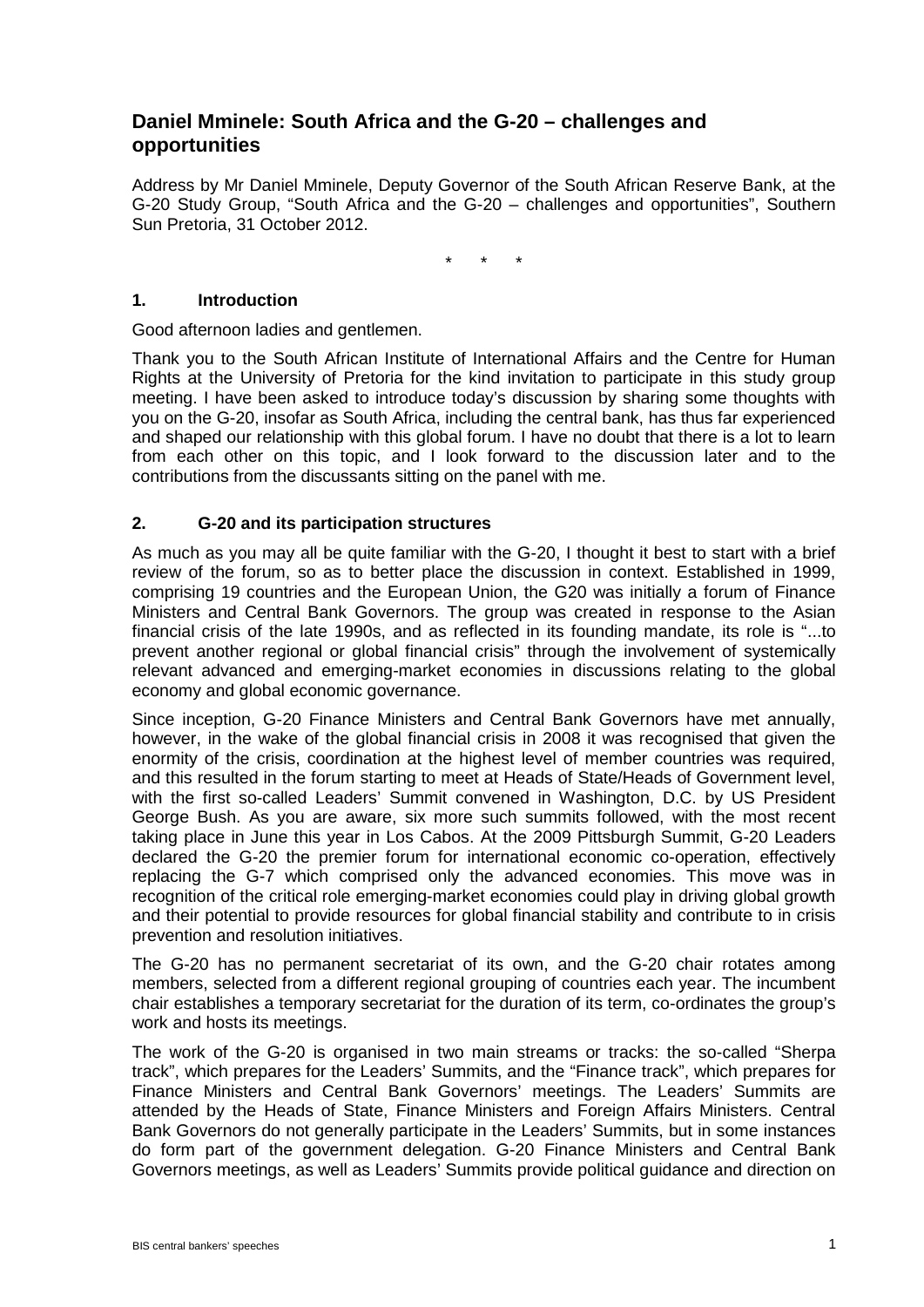the key focus areas of the G20 work programme. Work of a technical nature is normally undertaken by G-20 working groups and study groups, as well as key international organisations and standard setting bodies, providing regular interim reports to Finance Ministers and Central Bank Governors in the build-up to the Leaders' Summits. The dialogue, especially under the Mexican Presidency, has been broadened to include a multitude of consultative fora, such as the so-called B20 (global business leaders from member countries), G20YES (Young Entrepreneurs Summit), Think20 (academia and think tanks), Y20 (Youth Forum), L20 (trade unions from member countries), as well as meetings of G-20 Agricultural and Trade Ministers. Essentially we are now looking at the G-20 being a forum which addresses wide range of economic, financial, social and cultural issues.

## **3. The agenda of the G-20**

The Presidency of the G-20 in a particular year develops its agenda in consultation with the other members of the forum. The G-20 Troika, consisting of the past, current and next presidency of the G-20, plays a major role in this regard. The Agenda of the G-20 has evolved over the years, although the focus has remained broadly unchanged since the 2008 global financial and economic crisis. Much of the work in the G-20 has since revolved around three key areas, namely:

- a. Policy coordination between members in an effort to achieve global economic stability and sustainable growth;
- b. Promoting global financial regulation to reduce risks and prevent future crises; and
- c. Reform of the international financial architecture/international monetary system.

Other areas of focus are development issues, commodities, and climate finance.

A number of working groups have been formed since 2008, and South Africa has been nominated to co-chair some of these working groups, such as the Reform of the IMF, Development, Financial Inclusion and the Climate Finance Study Groups. South Africa also participates in all the working groups, contributing to the discussions and putting forward our country positions and views and to ensure that our positions are captured in meetings of the Finance Ministers and Central Bank Governors, and at Leaders' Summits. Although G-20 documents have no legal status, they serve as binding statements for members, and are a basis for further work.

I thought I would briefly give you a flavour of how the work of the G-20 has evolved over the years, although much more detail is available on the G-20 website. Leaders' Summits are the key agenda setting fora, and I will touch on some of the key milestones in this regard.

The first G-20 Summit in 2008, held in Washington D.C. during the very early stages of the global financial crisis, was primarily focused on G-20 co-operation, strengthening economic growth, dealing with the financial and economic crisis, and laying the foundation for stricter financial regulation. There was also recognition of the need to reform the IMF, World Bank and other Multilateral Development Banks (MDB) and the need to resist trade protectionism and work towards the conclusion of the Doha Round. During the London Summit in April 2009, the focus turned towards co-ordinated fiscal and monetary stimulus measures to avert the threat of global depression. Leaders also agreed on additional resources for the IMF and MDBs to assist countries weather the financial crisis, and resources of up to US\$1 trillion were provided to the IMF. The FSB was established as a successor to the Financial Stability Forum (FSF) at the Bank for International Settlements (BIS), with key emerging-market economies represented on the Board, which was a departure from the FSF which represented only advanced economies. In September that same year, at the Pittsburgh Summit, Leaders agreed on the implementation of a Framework for Strong, Sustainable and Balanced Growth.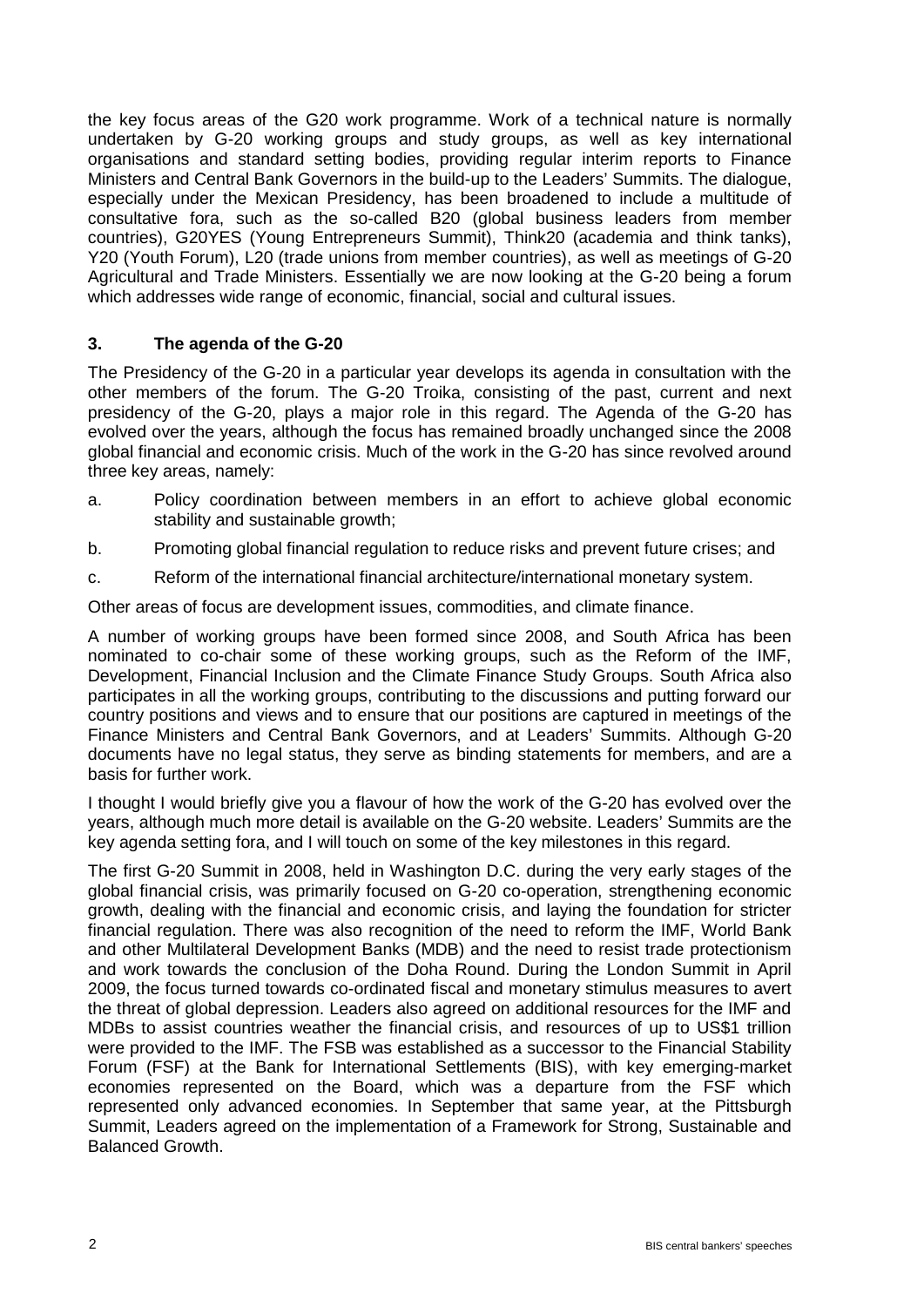By the June 2010 Toronto Summit, fears were escalating over the fiscal health of various advanced economies, and advanced deficit economies agreed to at least halve fiscal deficits by 2013, and stabilise or reduce sovereign debt ratios by 2016. These commitments included on-going structural reform across all G-20 members to rebalance and strengthen global growth. An agreement to conclude work in the Basel Committee on Banking Supervision on a new global regime for bank capital and liquidity was also reached. In November 2010, Leaders adopted the Seoul Action Plan which outlined the actions that members committed themselves to implementing to kick-start global growth, and the Seoul Development Consensus for Shared Growth which relates to commitments by members to support the global development agenda, including contributing towards achieving the Millennium Developments Goals.

At the June 2012 Los Cabos Summit, Leaders pledged over US\$450 billion in financial resources to boost the IMF firewall. The European sovereign debt and banking crisis has received much attention, with the spillover effects to other member countries in a globally interconnected world taking centre stage, and the need for policy makers in Europe to take decisive and credible action featuring strongly. Much of this focus on short-term crisis management measures have unfortunately come at the expense of progress on other important medium-term objectives of the G-20. As we near the end of the Mexican Presidency, the next key decision on the IMF quota formula needs to be taken, which I will come back to later. Under the Mexican presidency in 2012, an impact study of Basel III on emerging-market economies was conducted, and financial access, innovative sources of financing and addressing corruption have also been adopted as Agenda items.

In 2013, Russia takes over the Presidency of the G-20. We await further details on the Agenda, which we hope will be more focused and concentrate on the three main issues of global growth, regulation and the international monetary system.

#### **4. Opportunities and challenges of South Africa's participation in the G-20**

South Africa's membership of the G-20 provides enormous opportunities. As a small and open economy, South Africa has an interest in seeing the G-20 Agenda succeed because of our level of interconnectedness within the global economy. As the only African country represented in the G-20, this membership provides South Africa with the space to influence key international policies that could have an impact on our own economy, the region and the continent as a whole. As the sole African representative at the table, South Africa also endeavours to highlight regional and continental issues, albeit without any formal mandate. Our network of contacts from our interactions in various G-20 formations provides great opportunities to leverage these to advance various other objectives and to enhance South Africa's international profile and reputation.

The key players to ensure meaningful participation in deliberations at G-20 meetings with the view to influence outcomes in line with South Africa's and Africa's development and growth priorities are the Presidency, the Department of International Relations and Cooperation (Dirco), the South African National Treasury, the South African Reserve Bank (the Bank), with the support of various other governmental departments and the Cabinet. The Presidency, Dirco and the National Treasury normally play the leading role on behalf of South Africa in the forum, while the Bank plays a meaningful role in its areas of expertise, particularly on financial and regulatory matters.

Domestically, South Africa consults with a number of stake holders, including NEPAD, civil society including NGOs, and the academia. Regionally, the Group of Ten African Countries (the C10) was formed in 2009 in order to solicit views and opinions from countries across the continent on how the G-20 may address their concerns. It has to be admitted, however, that the consultation process could be more effective, and that more could be done to strengthen these initiatives and to ensure that they work as intended. Hence, a key challenge for South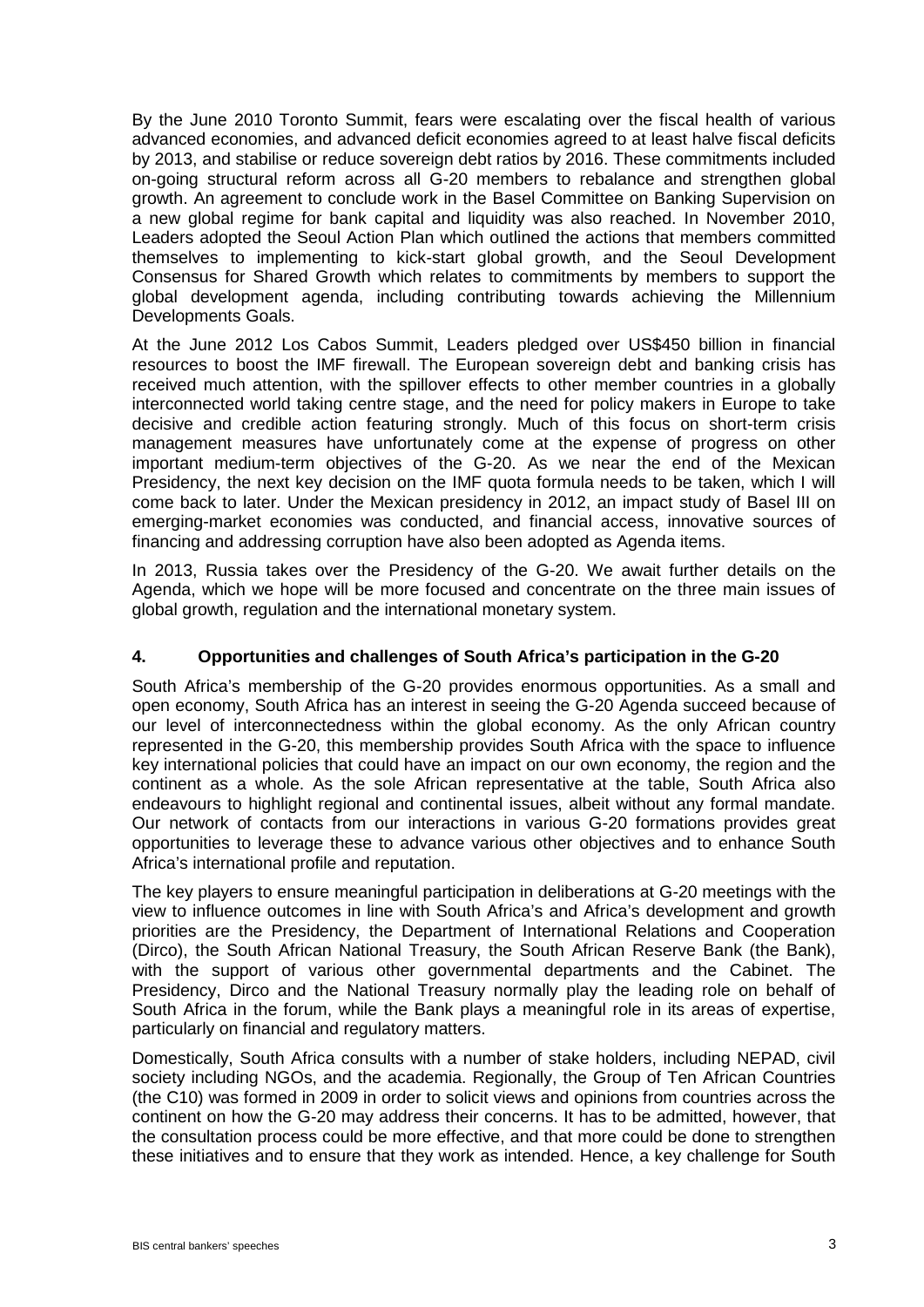Africa is to identify key priority areas where it could influence the G-20 policy and agenda for the benefit of the country and region.

Another challenge is to ensure that as South Africa's role grows internationally, and we are more and more recognised as an important voice at the table, we are able to commit sufficient resources to be able to respond appropriately. In order to address this challenge, the South African Reserve Bank is currently in the process of setting up a dedicated international economic relations and policy department.

South Africa chaired the G-20 in 2007, and focused predominantly on IMF quota and voice reform. As a result of South Africa's efforts, together with other members of the G-20, the 2008 quota and voice reforms of the IMF were adopted. Significant deadlocks were overcome during deliberations among the G-20 members, most importantly agreeing to include Purchasing Power Parity as a component of GDP in the quota formula, which paved the way for several emerging-market countries to gain from the future quota reforms. Hence, South Africa, alongside Australia, was asked in 2010 to co-chair the G-20 Working Group on IMF reform. In this regard, South Africa and Australia played a key role in guiding the IMF's governance reform programmes. A key challenge for South Africa, however, will be to ensure that while it supports the reform agenda of the IMF, it does not end up, together with Africa, being net losers in this reform process. This remains a major obstacle for the country in this year's G-20 discussions, as we near the conclusion of the Fourteenth Review of the quota formula. The issue of a third chair for Sub-Saharan Africa in the IMF executive board is a clear example of the difficulty the Continent faces in IMF governance deliberations.

As a member of the BRICS, South Africa also has the opportunity to align some of its positions with those of its BRIC partners, while gaining support from BRIC for its positions within the G-20. However, this is easier said than done, because even among the BRICS, positions are not always aligned. Whilst on the subject of alignment, although the G-20 is essentially a grouping of the G-7 plus systemically important emerging-market economies and Australia, there is no natural alignment of groups within the forum. It has become necessary to move away from the traditional views of alliances that address issues along the lines of North/South or advanced versus emerging/developing countries, etc. to alliances that are outcomes based and follow specific interests as regards various agenda items. Depending on the issue at hand, South Africa aligns itself with different groups to ensure that decisions on key issues reflect our country's best interest. With regard to quota and voice reform in the IMF, for example, South Africa is mostly aligned with emerging-market economies. However, with regard to the financial transactions tax that was mooted by the Europeans, South Africa opposed this proposal and was supported by a few other advanced economies. South Africa is aligned with advanced economies on the issue of climate finance, while other developing countries generally feel that this issue is best addressed at the United Nations. The challenge for South Africa is to formulate its positions carefully, taking into consideration country circumstances, and partner with countries, be it emerging-market or advanced countries, to push forward these positions.

#### **5. Prospects for South Africa within the G20**

South Africa has the potential to contribute significantly to the *Growth and Development Agenda of the G-20*, with a particular focus on low-income countries and sub-Saharan Africa. In 2010 the G-20 Leaders declared in Toronto that "Narrowing the development gap and reducing poverty are integral to our broader objective of achieving strong, sustainable and balanced growth and ensuring a more robust and resilient global economy for all."<sup>[1](#page-3-0)</sup>

-

<span id="page-3-0"></span><sup>1</sup> Toronto Declaration, June 26–27, 2010.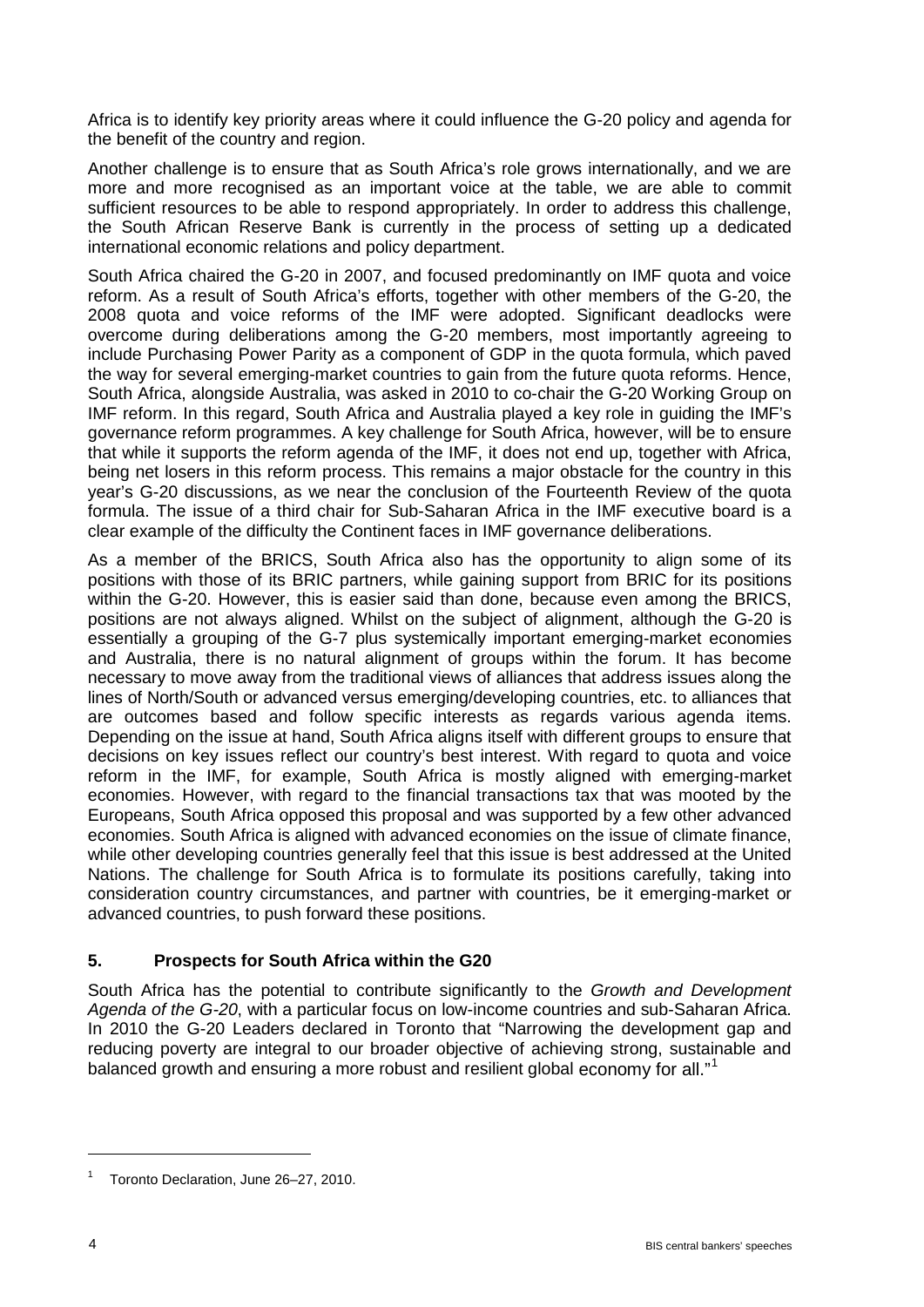At the Toronto Summit, the G-20 Leaders confirmed the inclusion of development as a key agenda topic at the Seoul Summit and agreed to establish a Working Group. In 2010 South Africa, alongside Korea, was nominated to co-chair the G-20's Working Group on Development, which sought to address issues of significant importance to the African continent, in particular infrastructure development. In 2011, South Africa was included as the co-chair of this group together with Korea and France. While development issues are not prominent on the G-20's Agenda, South Africa together with Korea, provided the necessary leadership when it was decided to include development issues on the G-20's Agenda.

South Africa could use this process to position itself strongly in the G-20 discussions on growth and development, to focus on the underdevelopment of various regions in the global economy, including sub-Saharan Africa, and promote these discussions on the global policy agenda.

As part of the G-20's focus on *financial inclusion*, South Africa and Germany co-chaired the SME finance sub-group, with the focus to crowd-in the private sector by incentivising it to develop innovative ways of financing SMEs through a G-20 SME Challenge launched in Toronto. In 2012, South Africa remained actively involved in this area together with the United States. While South Africa, together with other emerging-market countries, acknowledges that it still has a long way towards improving financial inclusion in the country, the fact that it is encouraged to play a leading role in this endeavour within the G-20 could help it to expedite financial inclusion policies in the country.

South Africa has a strong financial sector, and has used this to its advantage to contribute to G20 discussions to highlight its experience. In this regard, South Africa together with other emerging-market countries put in a concerted effort highlighting the potential unintended consequences of some of the Basel III proposals, without detracting from its firm commitment to implementing regulatory reform. Working together with peers within the G-20, a review was done of potential unintended consequences of financial regulations on the economies of emerging-market countries, and a number of changes were proposed to the address some of these unintended consequences. South Africa will continue to utilise its experience in the area of financial regulation and supervision to influence the outcomes of financial reform initiatives.

South Africa is actively promoting reform measures that enhance the credibility of its financial system, while promoting the principles of fairness and global accountability and harmonisation of financial regulations across jurisdictions, as well as to ensure that commitments agreed upon at a global level are implemented locally as appropriate. Its efforts to implement Basel III regulations including twin peaks regulatory reform measures underline these endeavours.

South Africa's participation in the G-20 helps leverage its voice and effectiveness in other international standard-setting bodies such as the Financial Stability Board, the Basel Committee on Bank Supervision; the Committee of Insurance, Securities and Non-banking Financial Authorities, the Financial Action Task Force and the International Association of Deposit Insurers.

We have also been supportive of the efforts to strengthen the financial position of the IMF, as reflected by our inclusion in the IMF's New Arrangements to Borrow Initiative (NAB) and US\$2 billion loan made available towards strengthening the IMF firewall. However, the IMF is a quota based institution and there is a general recognition that the current IMF quota formula, while an improvement on previous formulas, remains flawed in that it does not fully recognise the changing economic weight of emerging market and developing countries. I have already touched on this issue earlier, but would like to reiterate that any shift in quota shares that may benefit specific emerging and developing countries should not come at the expense of other emerging-market and developing economies, and it is important that South Africa ensures the protection of its quota share.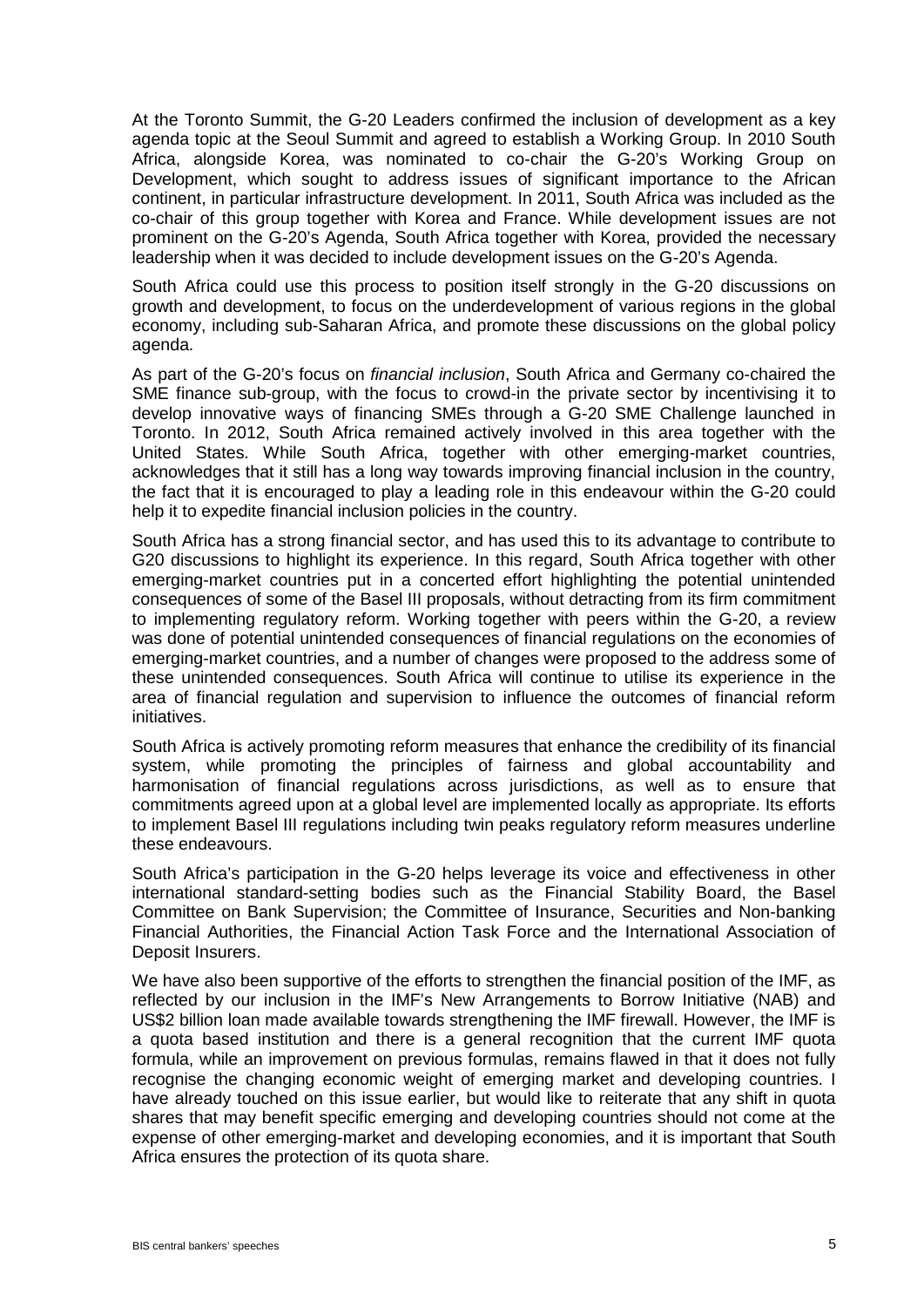Finally, South Africa and France have been appointed to co-chair the study group on climate finance. G-20 countries are divided on whether this issue should be considered in the G-20 forum, or be addressed within the United Nations under the so-called United Nations Framework Convention on Climate Change (UNFCCC). No matter what the final decision will be, South Africa is in this instance considered to be a credible broker to hear the views of the opposing parties, which enhances the stature of the country in the forum.

## **6. Challenges for the G-20 as a forum**

The G-20 as a forum has the potential to contribute significantly to global dialogue and policy debate. Of late, it seems that the forum has moved beyond its teething problems and idealism as a forum for co-operation and co-ordination, towards being viewed as an institution where process issues are becoming more prominent and actions more difficult to agree on or to implement.

At the start of the global financial crisis, there was significant co-operation and co-ordination within the G-20, however, many G-20 countries have since become increasingly inwardly focussed and critical of the policies of other members of the forum. This was particularly so in the aftermath of the implementation of quantitative easing, which had repercussions for capital inflows and currency appreciation in emerging-market countries. Advanced countries have countered that some emerging-market countries were accumulating reserves beyond what was needed for economic reasons, which has contributed to weaker exchange rates than was dictated by economic fundamentals.

Another challenge for the G-20 relates to its increasing number of meetings alongside an ever growing agenda, which has led some members to question the validity of so many meetings and the ability to focus with such a wide ranging agenda.

While the G-20 as a group makes up about 80 per cent of global trade and global GDP, it consists of only 19 countries, which effectively excludes more than 160 countries. Only one African country is represented in the forum. The Nordic countries in particular are very critical of the group, given that the regulatory policies adopted by the G-20 through the FSB and the Basel Committee affect them directly. Hence, the G-20 needs to do significantly more outreach to obtain the views of countries that are not in the forum, but that are affected by G-20 policies.

Recently, some G-20 countries asked whether a permanent G-20 Secretariat for the group should be formed. This is, however, unlikely to be easily accepted as countries tend to use the opportunity to host the G-20 forum to showcase their countries.

#### **7. Conclusion**

While the expansion of the agenda and the role of the G-20 in the global economy are seen as an opportunity by some and a threat by others, South Africa will continue to focus on key issues of particular concern to both the country and the region.

The G-20 has been relatively successful in promoting regulatory reform, and South Africa was a keen participant in this process, recognising the importance in providing stability to the global financial system, but also understanding the domestic challenges posed as a result. Furthermore, South Africa continues to argue at the G-20 and other forums that the cost of the new regulatory framework to African countries should be recognised and that these countries should be supported in strengthening the financial systems.

The G-20 up to now has been less successful in implementing the Action Plans that it has adopted to foster strong, sustainable and balanced growth. The co-operation that was present at the start of the crisis has faded somewhat and home bias and political considerations play a key role in preventing countries from adopting the needed reforms. Negative feedback loops between sovereign debt, banking sector problems and slow growth